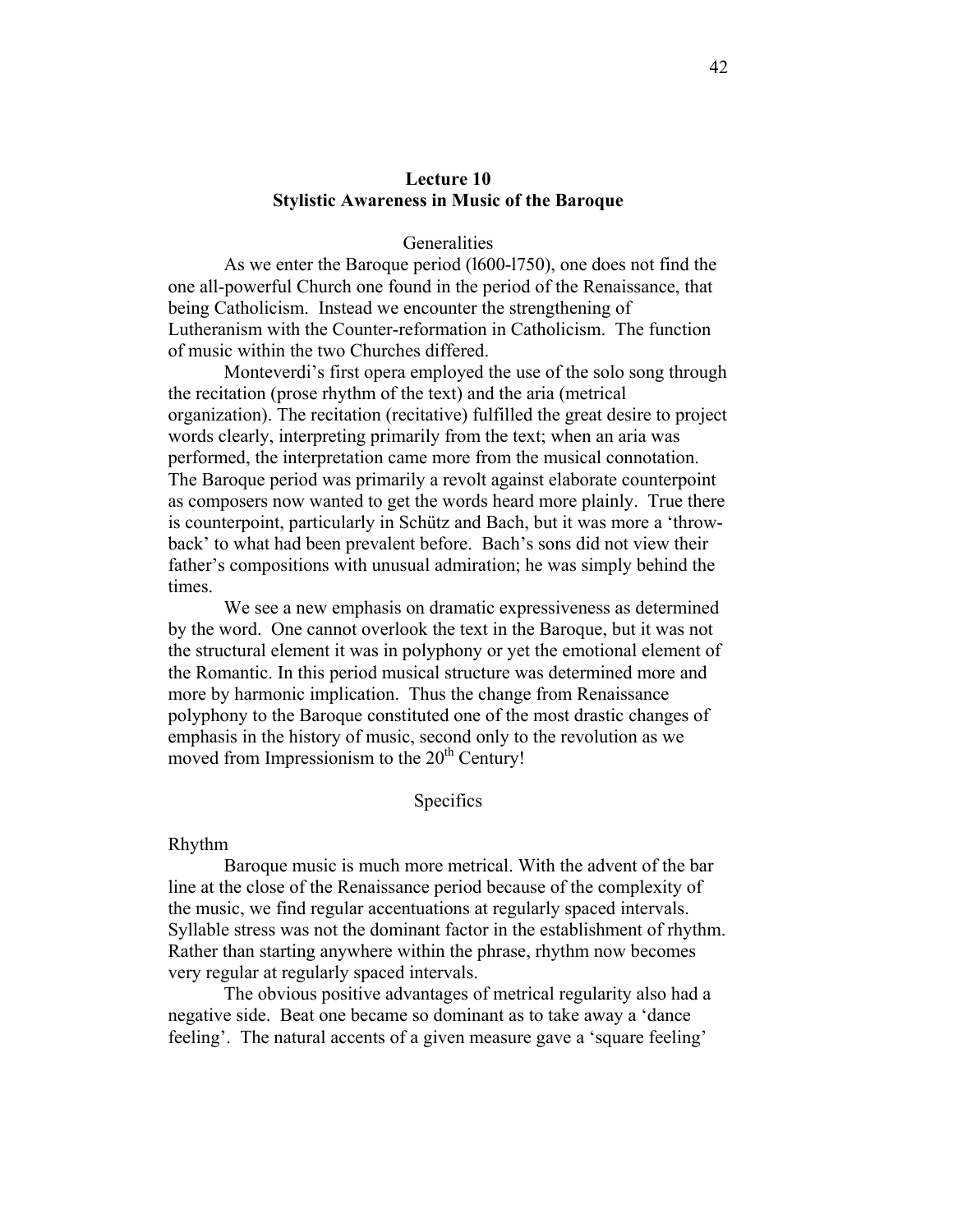by nature of their undue importance. Duple rhythm especially could take on a pneumatic feeling (as in an air hammer), constant regularity.

Early in my musical career, I attended a wonderful Evensong at St. Mark's Episcopal in Seattle. As I congratulated Peter Hallock, he said simply: "Well, all music must dance!" I did not question him further, but I continued to reflect on his statement. A somber Lenten hymn must dance? A march? I understood how applicable this concept would be to triple meter, but duple?

Prior to meeting Hallock, I had spent two six-week sessions with Robert Shaw in San Diego. I had recognized he approached rhythm in a manner somewhat foreign to me. I felt the difference as we sang with him day after day. I liked it, but what was the underlying principle – how could I verbalize it? His music danced! For him rhythm was not only timing but also spacing.

Several years later when sharing with an instrumental colleague, I mentioned how intrigued I was with the 'Shaw feeling' but I found it so hard to verbalize it. "Have you ever read anything on this type of phrasing?" "No". "Well, it is documented in a Doctoral Thesis at the Catholic University in Washington, D.C. Get a copy from their library." Soon I was reading a thesis entitled *Note Grouping - A Method For Achieving Expression and Style in Musical Performance* by James Thurmond. I could not put it down. I had found gold. I knew the fundamental principle to make all music dance! The term 'Baroque Phrasing' became part of my musical vocabulary. I had a core curriculum of basic principles governing phrasing that prevailed at the time. And to my delight these principles prevailed in subsequent periods of music as well. I did not have to teach from intuition alone!

Baroque phrasing emphasizes what happens on the weak beats and between the beats, quite opposite to the traditional concept of the dominating importance ascribed to primary accents (or natural accents) as customarily taught. Principal beats of the measure traditionally have been stressed through accent, a somewhat mechanical and unmusical technique. Rather the principal beat should be approached from the previous weak beat!

Was this difference of approach the reason the performance of one artist touches our spirit so deeply while another may be intriguing technically but seems to have not touched a deeper side of ourselves? As James Thurmond studied in detail the note grouping principles of Marcel Tabuteau, the great oboist of the Philadelphia Orchestra, Baroque Phrasing principles quickly emerged (weak to strong).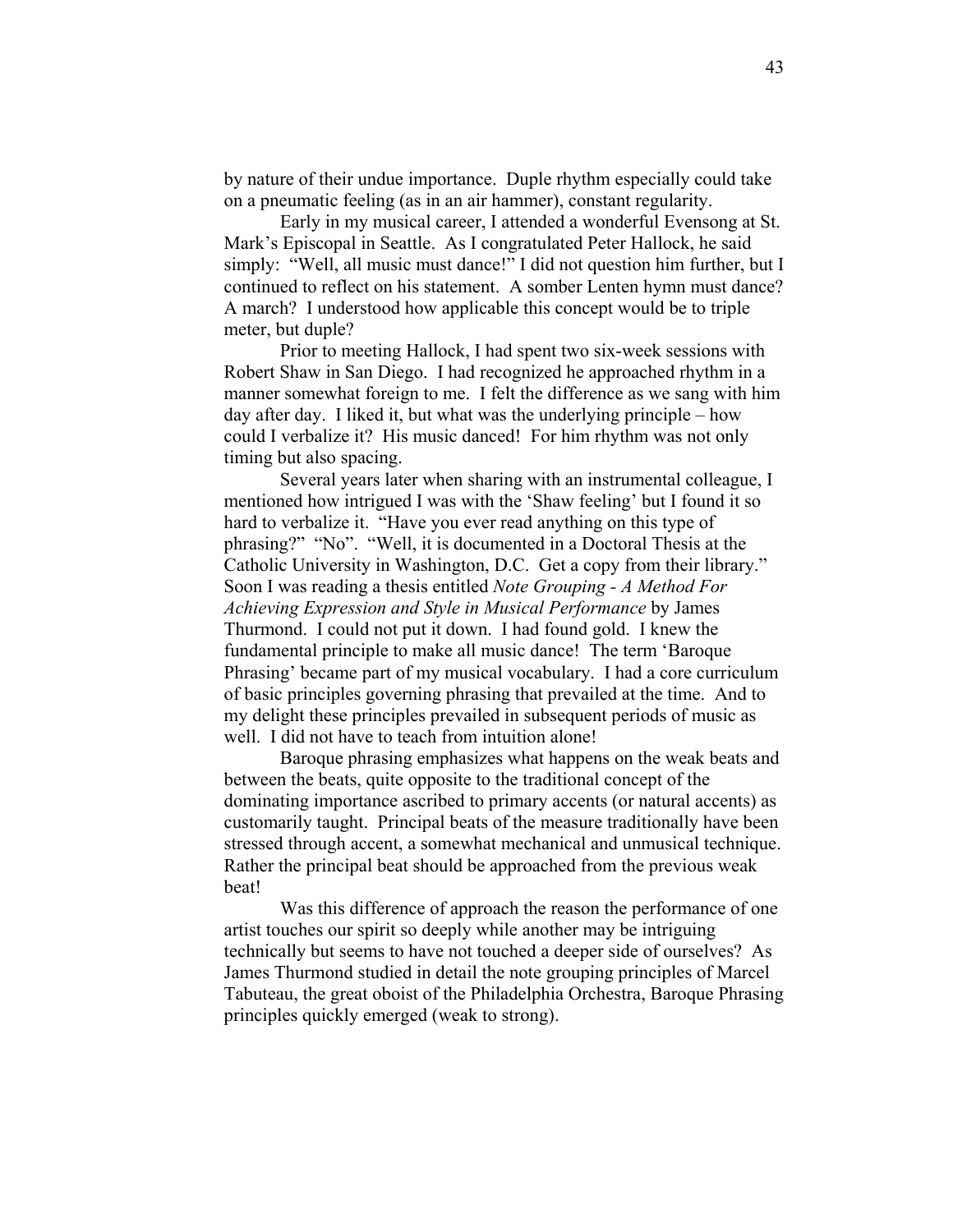Nothing in life desires to remain weak if it is designated as such. Strength is the recognized virtue. Natural accents are obviously the strong beats of a given measure. Weak beats are inherently present as well. Can a weak beat become strong? If so, there are two possibilities for consideration, the strong beat before the weak beat, or the strong beat following the weak beat. It is impossible to look back and become strong, but one can look ahead and derive strength. Weak to strong is the underlying principle of Baroque phrasing! Interestingly Scripture states: "My grace is sufficient for you, for my strength is made perfect in weakness…For when I am weak, then I am strong." (II Cor 9-10) Every weak note must never remain static but become strong by leading or 'lifting' into the strong beat that follows. A weak note then becomes an upbeat!

> "After much study of the extant literature regarding interpretation, expression and musicianship, it has been found that there is an important relation between the way the arsis (or upbeat) is played, and the movement imagery present in the mind when one is listening to music. This imagery of movement, as will be seen later, actually does affect the kines*thetic* nerve system and can cause the foot to tap, or incite in one the desire to dance. How many times have we heard someone say, 'What a moving performance!', or, 'I was so moved by his playing!'? The Reverend William J. Finn, director of the Paulist Choristers, was cognizant of this relationship when he wrote: 'The mystery of music is in the upbeat.'" (Thurmond, p. l8-l9)

There are four basic rules in the accomplishment of Baroque phrasing which in actuality are applicable to all subsequent periods. Shaw added a fifth one, which I will explain later.

#### **Rule # l – Weak to Strong**

Any weak beat must lead to a strong beat. Nadia Boulanger, the great French teacher of so many of our great musicians as Bernstein, Sessions, Copland, Barber, Menotti etc. placed particular stress on the beat just before the bar line (i.e. 4 in duple meter). The weakest beat in any measure it just before the bar line. It must be lifted across the bar line to become strong with the energy of movement and flow of the phrase. Thus the term 'cross-bar phrasing' is also used in conjunction with Baroque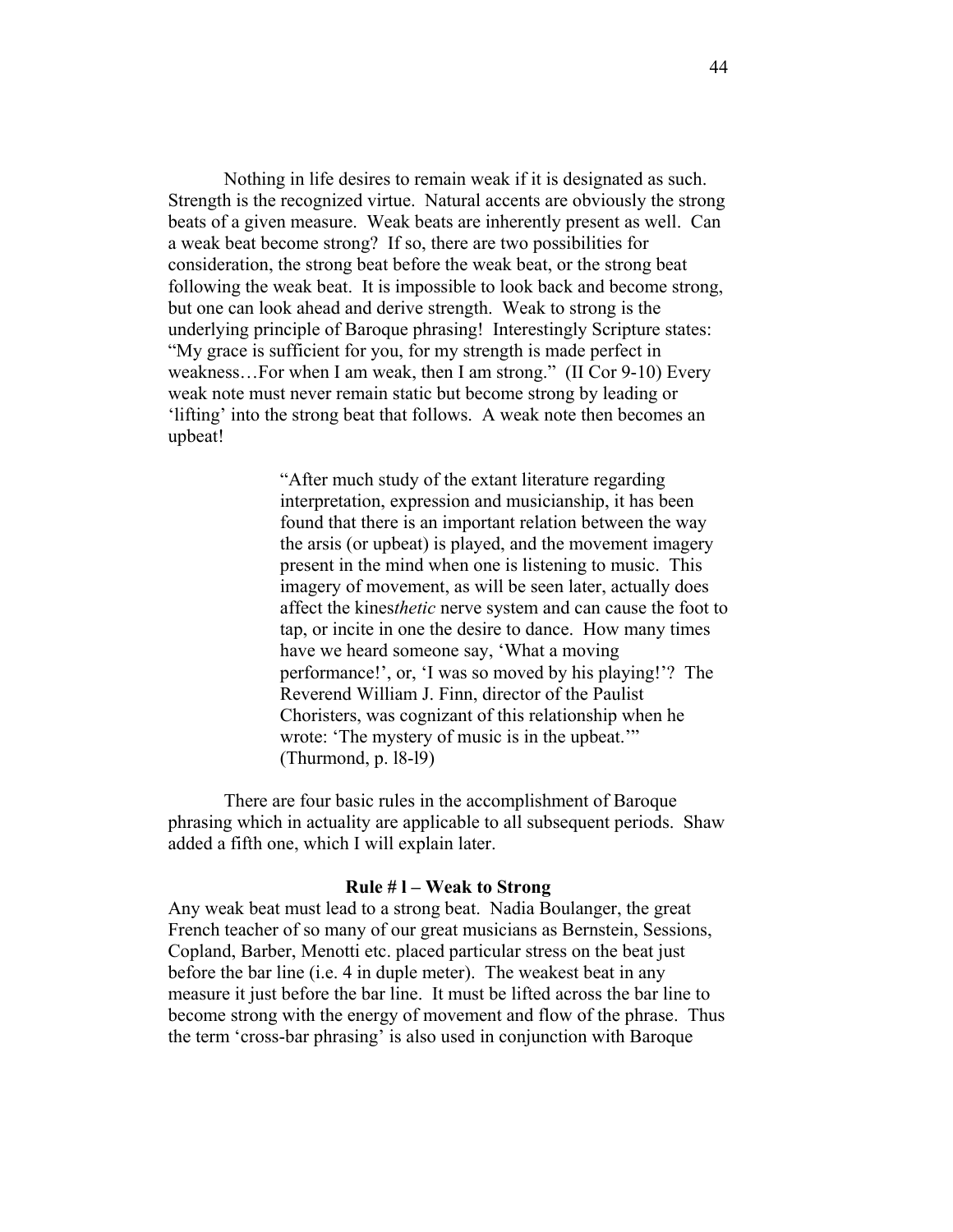phrasing. The tyranny of the bar line must be overcome; the undue emphasis on beat one. As beat four must go to beat one, so must beat two (weak) lead to beat three. Triple meter is somewhat different which will be explained later.



Figure 10.1 Weak to Strong phrasing for quarter note rhythms in duple.

Two basic terms come into being, thesis (*thetic*) and arsis (*arsic*). If one is going to write a paper, a basic theme must be presented. Thesis in Greek means to fall, a dominant point. Thus all strong beats are termed *thetic*. Arsis in Greek does not mean 'weak' as logic might determine. Interestingly it means to lift, to lead on to a destination – the weak beat then leading on to the strong.

The same basic principle applies in shorter time values as well. When two eight notes are present, the first one is the stronger, the second one the weaker. The destination of the weaker one is paramount. When four eighth notes are present, the first one is the strongest and the fourth one the weakest. In a faster tempo rather than thinking the microcosm of the second eighth note going to the third (which it does) and the fourth going to the following note (which it does), one might feel the first eight note as *thetic* but the following eight notes are *arsic* all three leading on to the next down beat. Tempo could be a determinant as well as the composer's preference.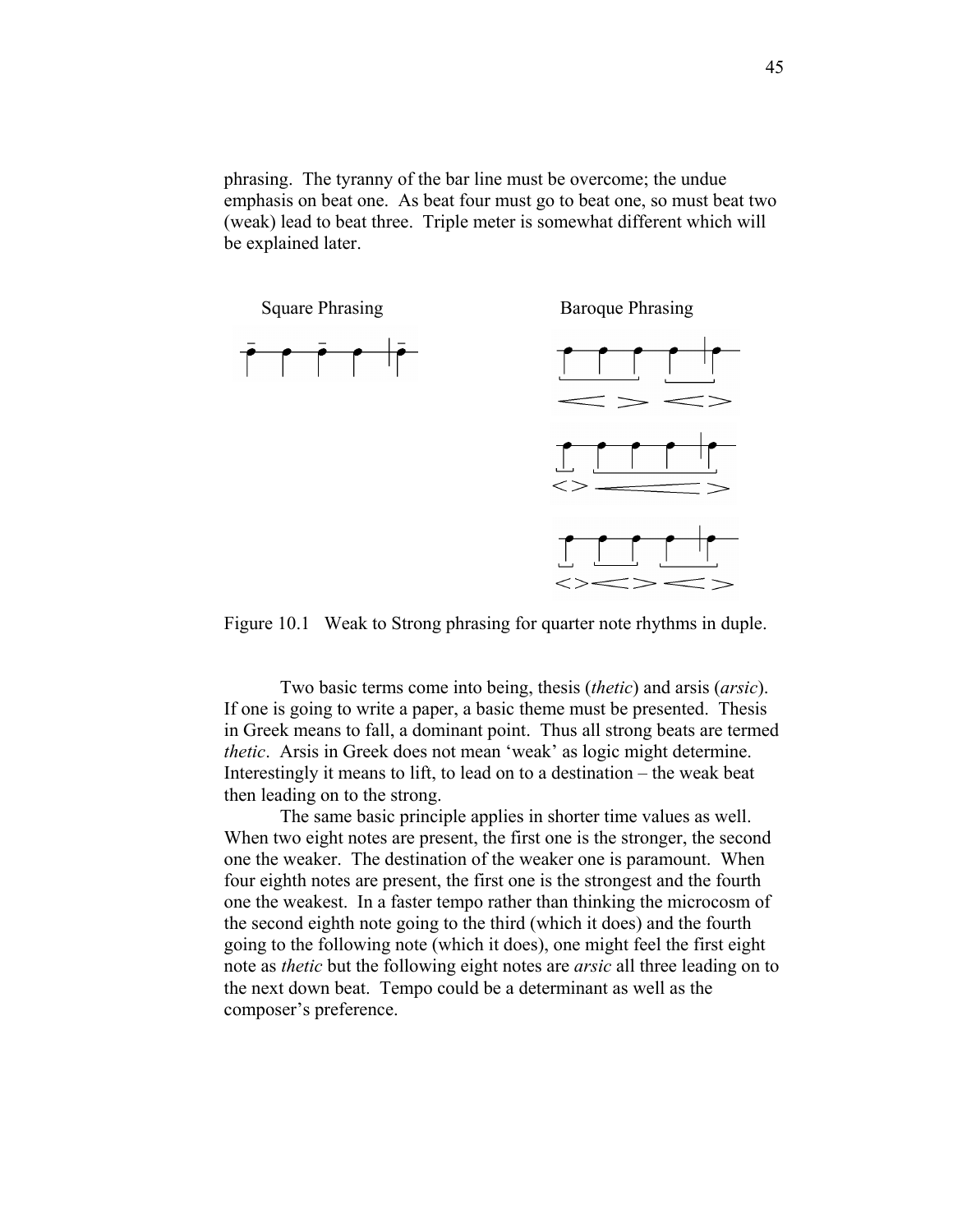

Figure 10.2 Weak to Strong phrasing for eighth note rhythms in duple.

Look at sixteenth notes. Most often the first sixteenth is *thetic* with the remaining three being *arsic* leading to the next down beat. Yet in a subdivided passage, the second sixteenth might clearly go to the third one, and the fourth to the following down beat. Again tempo and the composer's taste become the determinant.

A function of a note might change. For example, if a measure consists of two half notes in 4/4 time, one might surmise both half notes are *thetic* in feeling. In this instance, however, the second half note is *arsic*, leading across the bar to the down beat.

Square Phrasing Baroque Phrasing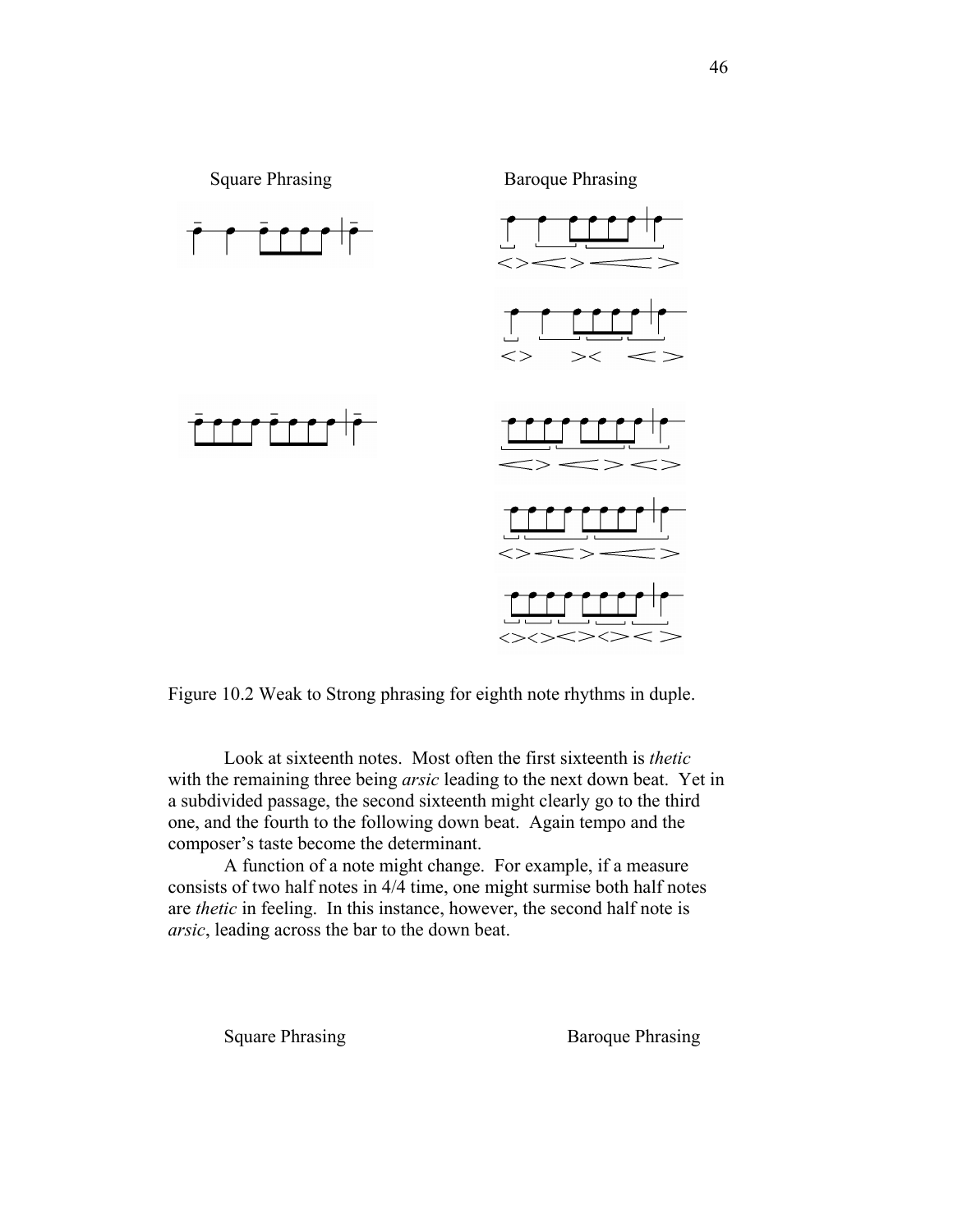

Figure 10.3 Weak to Strong Sixteenth Notes in Duple.

# **Rule #2 – Short to Long**

Shorter time values always lead to longer time values. This is really a further clarification of rule #1 in that the shorter time value is always weak, the longer time value being strong. Shorter time values can be viewed in two different ways. A quarter note followed by two eights followed by a quarter – here the two eights can be viewed collectively as weaker. The second perception of 'short to long' is more obvious, such as a dotted quarter followed by an eighth. The eighth is the weaker and thus must lead on to the stronger beat that follows.

Square Phrasing Baroque Phrasing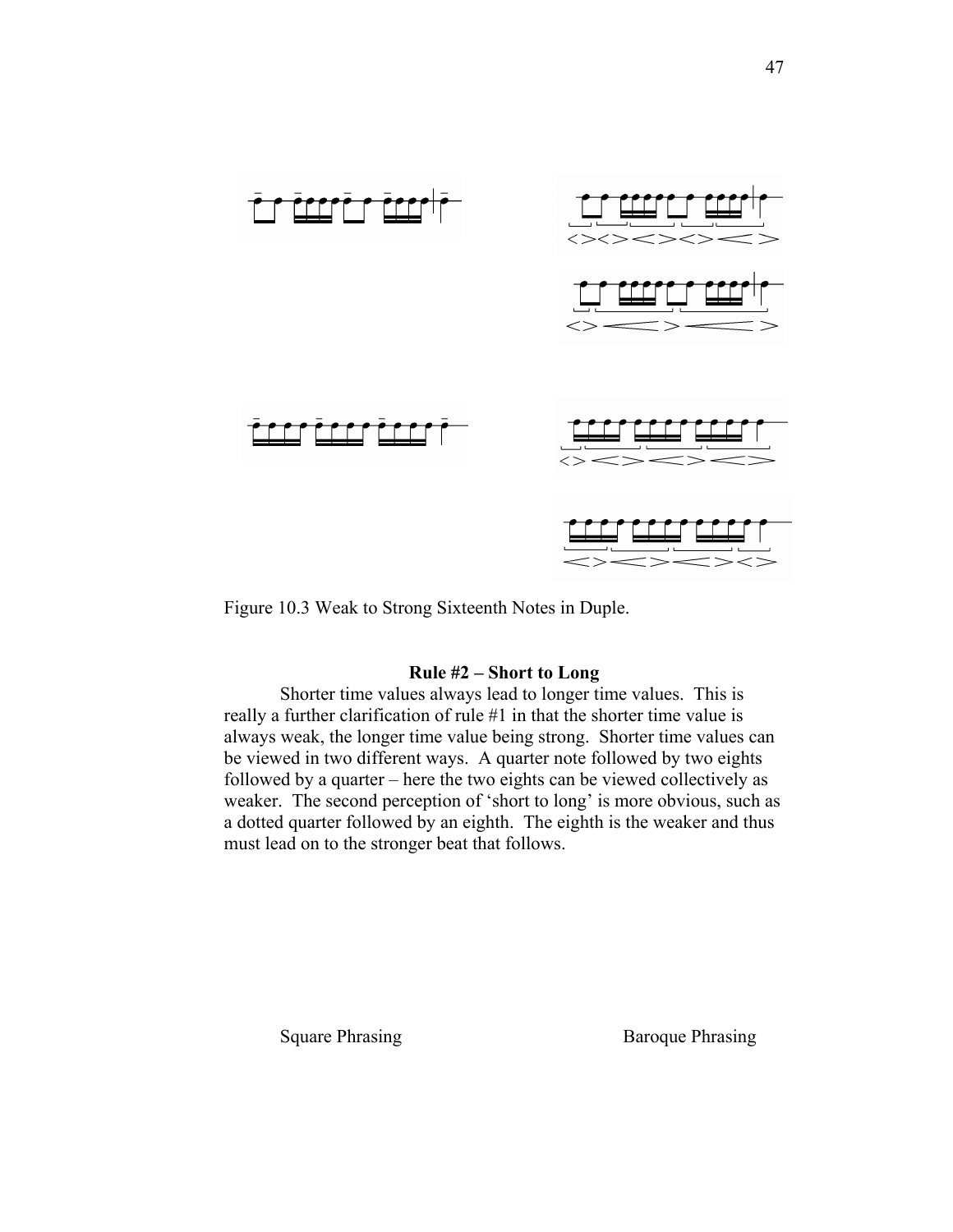

Figure 10.4 Short to Long Phrase Groupings

Now I want to introduce a term I have coined – springboard. Let us examine more closely the dot of the dotted quarter note. It rhythmically is an eighth note, making that eighth note *thetic* in relationship to the actual eighth note that follows. If it is viewed as *thetic*, it must have 'energy' – it must have strength – it must have emphasis. It must function as a 'springboard' to the eighth that follows. This can be realized by some emphasis being placed on the dot, especially by the conductor. In certain instances, Shaw would ask that an eighth rest be sounded on the dot, or maybe a dotted sixteenth to give clarity both of precision and emphasis, with the eighth note following leading on to the next stronger beat. The same principle with a dotted eighth followed by a sixteenth, etc.

### **Rule #3 – Repeated Notes**

Repeated notes are often separated, again a further subdivision of the basic 'weak to strong'. As I mentioned above a shorter time value can be viewed as a quarter note followed by two eighth notes followed by a quarter. But much more often, the two repeated notes have a feeling of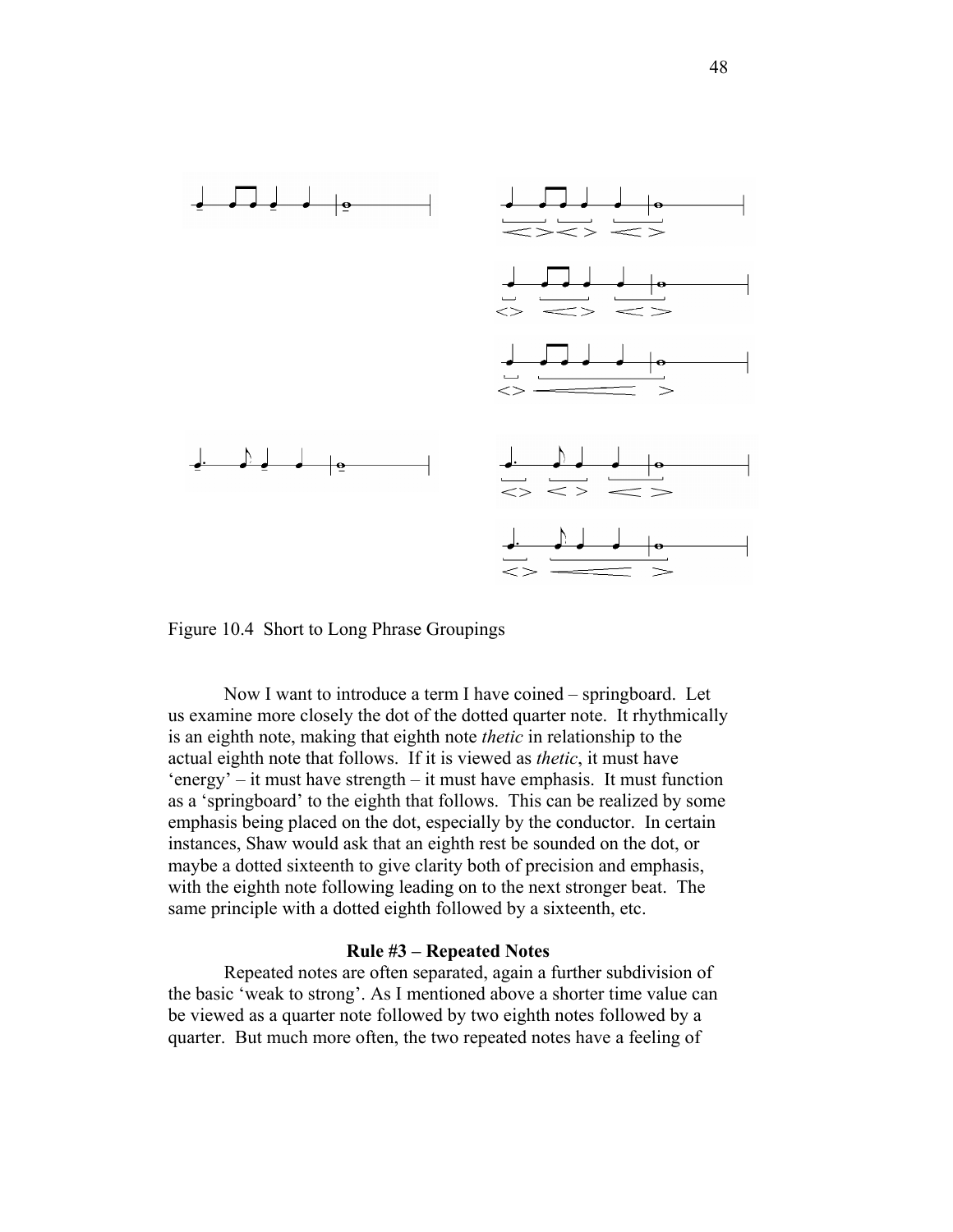separation. Shaw would state this so elegantly: "Don't sing successive  $8<sup>th</sup>$ notes as equal values –sing the second one as a point of departure." If two eighth notes are not thought in this manner, tempo will invariably rush, and the intensity of the phrase will be immediately be lessened as to its forward motion.

Square Phrasing Baroque Phrasing



Figure 10.5 Grouping Repeated Notes

## **Rule #4 – Change of Song**

If the melodic line changes direction, the melodic turn determines the necessity of the notes after the turn being treated as weak, with the note preceding the turn being treated as strong or *thetic*. The following weak notes are *arsic* in direction. If you look at the example given subsequent to this explanation, it will become immediately clear. How this enhances the flow of the phrase, as there is a new burst of kinetic energy!



Figure 10.6 Change of Song

You can easily teach the above rules through the use of this simple poem:

Weak to strong, Short to long, Repeated notes, Change of song.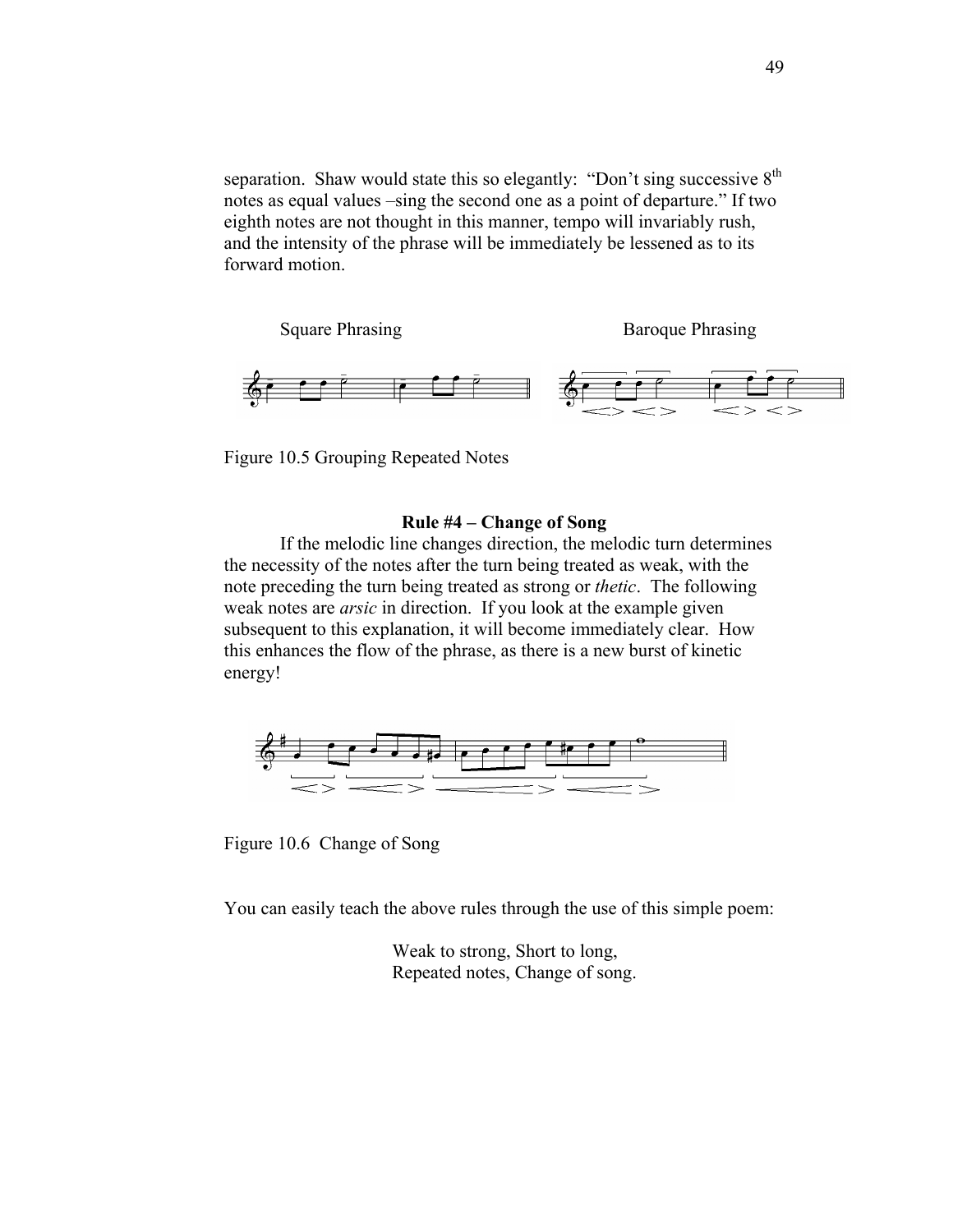# **Rule #5 – Just Because I Feel Like It!**

Who else would dare add this rule! Think how deeply Shaw trusted his basic instinct – a challenge to all of us!

Now to triple meter. Baroque realization can be accomplished in two different ways, depending on the intent of the composer. It can be just beat three being led across to beat one with beat two being the realization of the down beat (in other words minimized), or it can be both beats two and three being led to beat one. The difference is quite stark and should be realized by determining the intent of the composer. The example in Figure 10.7 illustrates this.

Square Phrasing



Baroque Phrasing



Figure 10.7 Triple Meter Grouping

I explained my use of the term 'springboard' in the 'short to long' explanation. May I take this a bit further. Rests have a definite function is most instances. Visualize a 4/4 bar consisting of a quarter rest followed by three quarter notes. The rest is more often view as a moment of silence. This is wrong! The rest must be felt as *thetic*, with the following three quarter notes as *arsic* to the down beat, or in a slower tempo, the first quarter note being *arsic* leading to beat three which would be *thetic*. In other words your rest is a springboard, and the conductor must energize the downbeat to signal such. If this is not perceived in this manner, the first quarter note will always be felt as *thetic* and this is absolutely wrong! Sometimes rests in the Romantic period are treated as moments of silence to enhance the drama of the moment. One must delineate between the two possible functions of rests.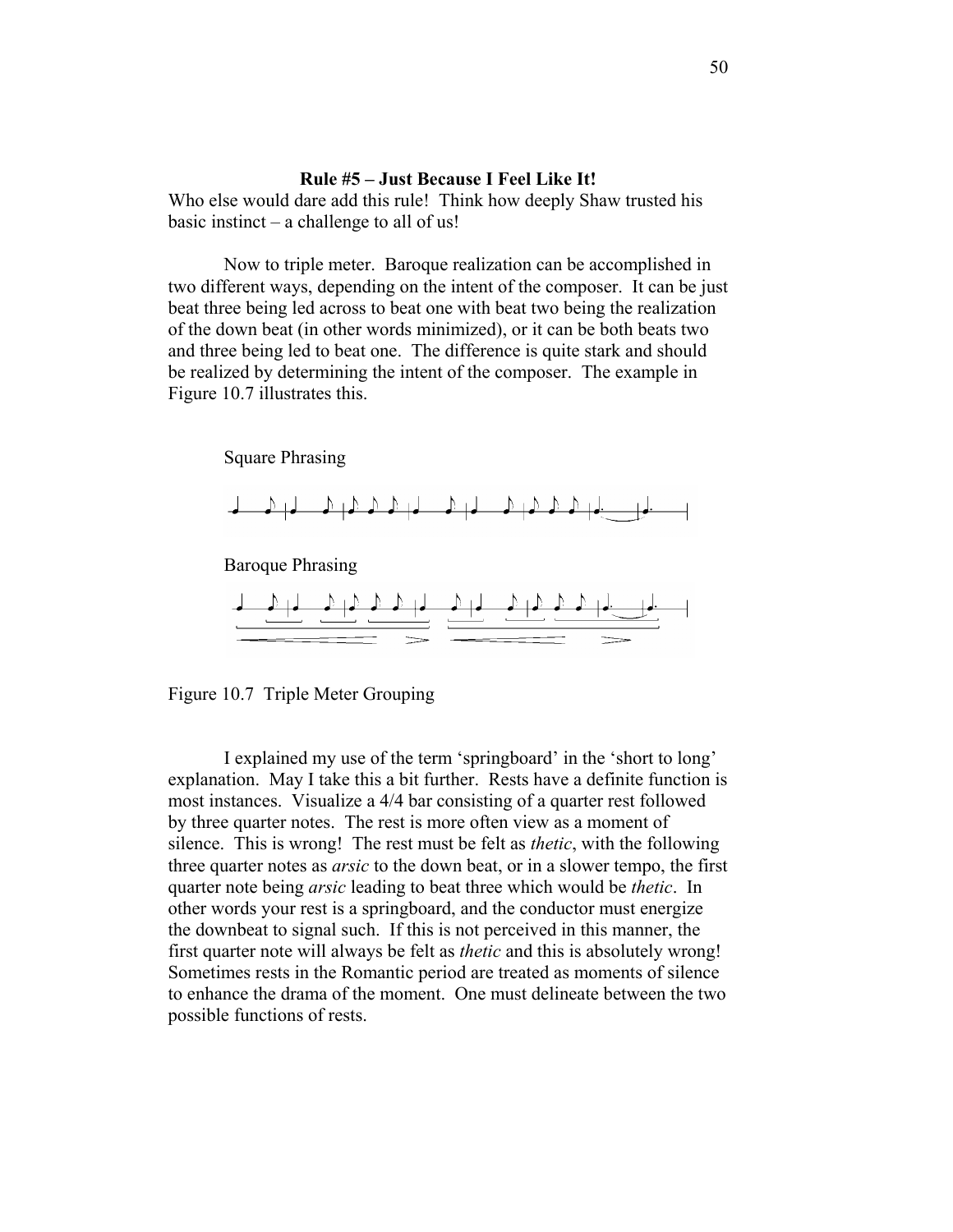What is the function of a tie? Just to lengthen the note of the preceding note? Absolutely not! The second note of the tie must be viewed as a springboard as well, functioning as a *thetic* note, with the note following the tie then being arsis in direction. The first note of the tie is *arsic* leading to the strong beat second note of the tie. A static moment is avoided – the flow of the line is enhanced!

How does syncopation fit into this? One day in a rehearsal Shaw pointedly asked me: "Weston, in syncopation do you feel the stress on the down beat of the off beat?" Flustered I gave the answer "the off beat". "Wrong, Weston, you always feel the down beat in syncopation to get the feeling of the off beat." In other words in syncopation you give the down beat part of the syncopation a *thetic* feeling which then gives the second part of the syncopation a energetic *arsic* feeling. Interesting in jazz, it is just the opposite. I will never forget that moment with Shaw as long as I live!

How does one accomplish this realization of space between the *thetic* note and the following *arsic* note? The realization of this space results in the beginning of a new point of kinetic energy in the phrase, which is vital to fine music making. It is accomplished in two ways: the schism or indentation resulting in space may be an actual moment of space, which I term 'sunlight'. Or it may be accomplished in a mental sense, the resulting space being accomplished through 'mist'. The use of either depends on tempo, style and degree desired. I feel the most sensitive performer mentally lifts at moments even though not directly indicated within the phrase. It is a wonderful constant subdivision!

Directors do not have time to explain every moment when Baroque phrasing is desired. It can be beyond the comprehension of the singers as well. If the instructor sings a passage with the desired result of this type of phrasing, but substitutes a 'day' for every *thetic* moment and a 'tay' for every *arsic* moment, the choir will sing back what was emulated and it will follow every basic rule of Baroque phrasing. And the music will immediately dance! The choir will respond with relative ease, simply because it feels so natural to be sung this way basically speaking! One might use 'du' 'tu' 'du' in passages that are quieter and the ranges not as extreme. A definite mood is realized enhancing the beauty of the selection being learned. Recordings by the Swingle Singers are excellent examples of the use of syllables to enhance rhythmic groupings. Bach 'swings' or dances as never before. Students are obviously drawn to this rhythmic feel.

Here are several rehearsal methods for gaining the feeling of a springboard: have the choir members tap on the dot, rest, tie, or downbeat